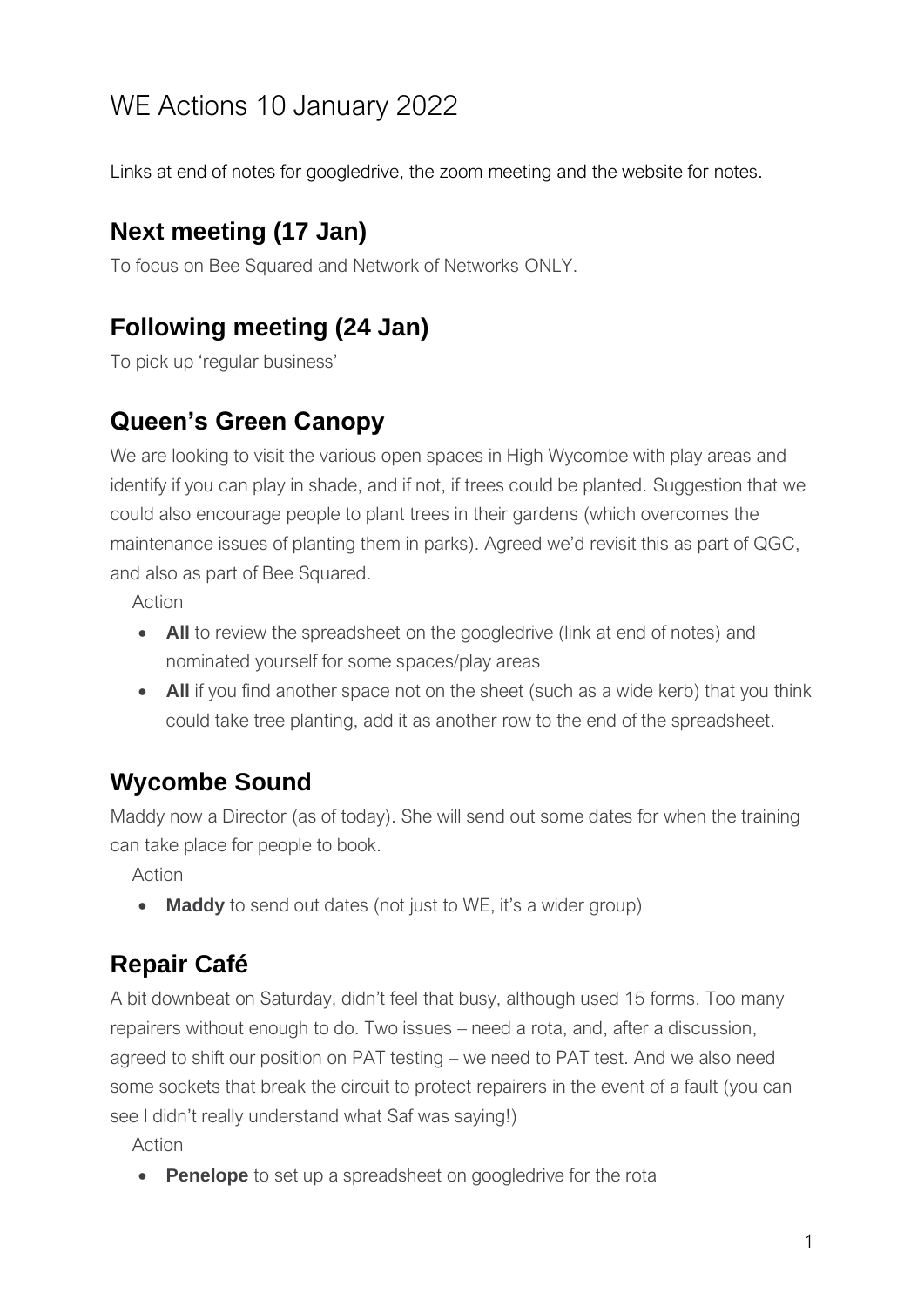• **Saf** and **Marten** to research the right PAT tester and suitable circuit breaker things, and bring a quote to 24 Jan meeting – we talked about asking Community Board for funding, or it could be Town Committee, or even private sponsorship?

# **Next face to face gathering**

From last time

Action

• **Arif** to see if a hall in Totteridge or the Hive is free on 21 or 28 Feb

# **Cars, car clubs, idling, schools**

We went off piste and had a wide ranging discussion about the abuse of car parks meant for open spaces by other parking needs; the school transport coaches and parents cars idling at school gates; the need for electric buses; that there are some electric car club cars at BNU and also one now in Marlow as part of a County scheme; that there are now apps you can 'let' out your own car as a car club car… Ellen shared a link with work Living Streets does about education at school gates

[https://www.livingstreets.org.uk/media/4909/anti\\_idling\\_tool\\_kit\\_final.pdf.](https://www.livingstreets.org.uk/media/4909/anti_idling_tool_kit_final.pdf) Maddy shared that it is already an offence under the road traffic act to leave a stationary car idling – but who knew?! And only police can enforce… Saf shared that Hamilton Academy where he is a governor regularly talks to parents about this. This lead to us wondering if we could do a project with schools, and Wycombe Sound, as an educational campaign about this issue.

Action

- **Saf** to email Steve Broadbent (cabinet member) to find out what the current contract is with school transport and whether the Council can write electric buses into the contract
- **All** to take a look at Ellen's link and then we'll pick this up on 24<sup>th</sup> Jan and see what we would like to do on this.

#### **From previous notes – not discussed today – for next week**

#### **Network of networks**

Two purposes to our network of networks – one is to connect into the residents of the town when we are running projects, the other is to connect with others doing similar things

**Face to face:** about 20 people came to Wright's Meadow Community Centre. Thanks to Saf for asking Ray Farmer if we could use the room. Really nice to get together and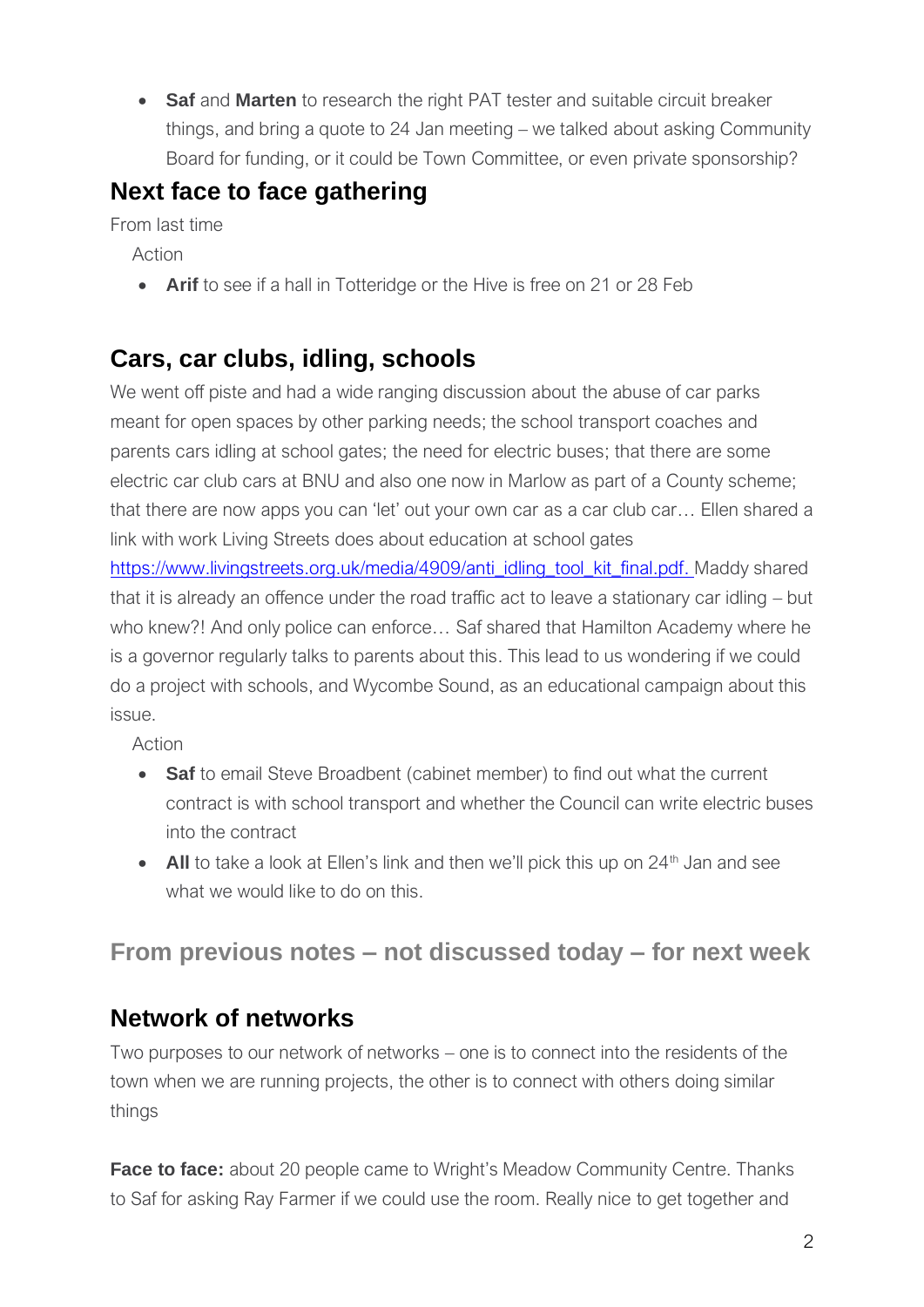chat and meet new people. Decided it would be good to do this once a quarter, and perhaps move around the area rather than always meet in the same place.

Action

• **Arif** to to see if a hall in Totteridge or the Hive is free on 21 or 28 Feb.

**Town Committee**: need to see if we can get this as an agenda item on the next Town Committee agenda

Action

• **Penelope** to pick up with Karen and Saf.

**Noticeboards**: Saf provided a list of noticeboards some time back – we need to know who the key holders are.

Action

• **Saf** to approach ward members and find out if they hold the keys and if not who

**Faith information**: Thanks to Karen for going into the spreadsheet on our googledrive and indicating which faith organisations she could link with.

Action

• **Everyone** to go in and put their name against those they would like to make contact with. Primary purpose is to seek their involvement with Bee Squared, but to also share the newsletter etc. Please add faith settings not on the list. [https://drive.google.com/drive/folders/1DoRBv3rYHok6UvCTN\\_D7SiEgufqFVPb-](https://drive.google.com/drive/folders/1DoRBv3rYHok6UvCTN_D7SiEgufqFVPb-?usp=sharing) [?usp=sharing](https://drive.google.com/drive/folders/1DoRBv3rYHok6UvCTN_D7SiEgufqFVPb-?usp=sharing)

**Facebook Page:** Thank you Ellen for setting up Wycombe Environment Action Network. Agreed we need to get in touch with the other environment groups in the area to get feedback on the idea that we create ways to network better.

Action

- **Ivan** to send Penelope the list that Friends of the Earth has collated
- **Penelope** to then email all those groups

**Website**: as before – in need of TLC. Maddy to bear this in mind after she has 'landed' her students who are currently sorting out Repair Café and Wycombe Sound projects… and, indeed, if any of us come across someone that can help…No specific action for the moment.

**Stephanie Wareham (Bucks Free Press)**: met with Penelope and Maddy. We now have about 80 packs of seed from her wedding-to-be-rescheduled. She was clearly keen to support what WE is doing, and we can get back in contact when we have particular projects.